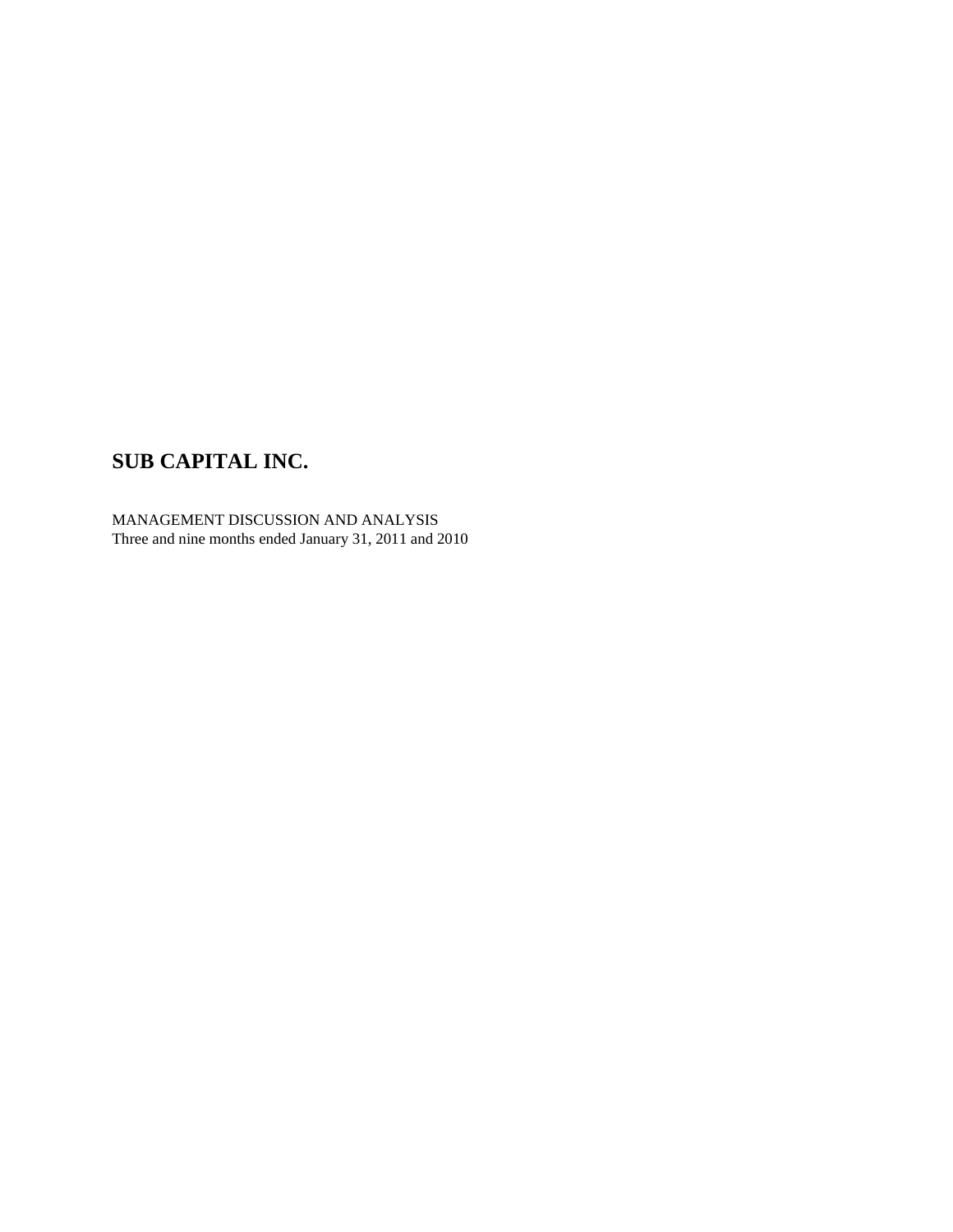Management Discussion & Analysis Three and nine months ended January 31, 2011 and 2010

The Management Discussion and Analysis ("MD&A") of SUB Capital Inc. (the "Company" or "SUB") for the nine months ended January 31, 2011 and 2010 has been prepared by management in accordance with the requirements of National Instrument 51-102 as of March 22, 2011 and should be read in conjunction with the interim financial statements and related notes thereto of the Company as at and for the nine months ended January 31, 2011 and 2010 and the audited financial statements and related notes thereto of the Company, as at and for the years ended April 30, 2010 and 2009, which were prepared in accordance with Canadian generally accepted accounting principles. The Company's reporting currency is the Canadian dollar, and all monetary amounts in this MD&A are expressed in Canadian dollars unless otherwise stated.

This MD&A may contain "forward-looking statements" which reflect the Company's current expectations regarding the future results of operations, performance and achievements of the Issuer. The Issuer has tried, wherever possible, to identify these forward-looking statements by, among other things, using words such as "anticipate," "believe," "estimate," "expect" and similar expressions. The statements reflect the current beliefs of the management of the Company, and are based on currently available information. Accordingly, these statements are subject to known and unknown risks, uncertainties and other factors, which could cause the actual results, performance, or achievements of the Company to differ materially from those expressed in, or implied by, these statements.

The Company undertakes no obligation to publicly update or review the forward-looking statements whether as a result of new information, future events or otherwise, other than as required by applicable law.

Historical results of operations and trends that may be inferred from the following discussions and analysis may not necessarily indicate future results from operations.

### **Company Overview**

The Company was incorporated under the laws of Canada on November 9, 2005. Effective September 5, 2008, the Company was designated as inactive and its listing was transferred to the NEX Board of the TSX Venture Exchange ("Exchange"). On June 25, 2010, the Company entered into an option agreement to acquire a 75% interest in a property located in Saskatchewan. The transaction constituted as the Company's Change of Business under the policies of the Exchange. On September 23, 2010, the Company received Exchange acceptance of its Change of Business and effective September 24, 2010, the Company's common shares were transferred from the NEX Board to the Exchange as a Tier 2 Mining Issuer and commenced trading on the Exchange under the trading symbol "SUB". See "*Description of Business*".

The Company also commenced trading on the Frankfurt Stock Exchange under the ticker symbol "SU9" on November 15, 2010. The German Securities Number is "A1C8PL" and the international security identification number (ISIN) is CA8642642059.

### **Appointments**

Effective October 20, 2010, Thomas Henricksen was appointed as a Director of the Company. Mr. Henricksen, PhD, brings over 35 years of experience to the Company in the mineral exploration industry, which includes over 20 years with Bear Creek Mining (BCM–V), Kennecott Exploration and Rio Tinto Exploration (RIOZ). During his tenure at Rio Tinto, he successfully discovered significant borate deposits in southern Bolivia, and acquired the Ollachea and Corani precious metal projects in Peru. In 2005, he recommended to Centenario Copper the acquisition of the Pelusa copper project in Chile, part of the Franke Copper Project, acquired and currently in production by Quadra Mining (QUX-T). Mr. Henricksen also served as Chief Geologist of Norsemont Mining Inc. (NOM-T), where he initiated and managed the exploration of the Constancia copper porphyry deposit. Currently, Mr. Henricksen is Chief Geologist for AQM Copper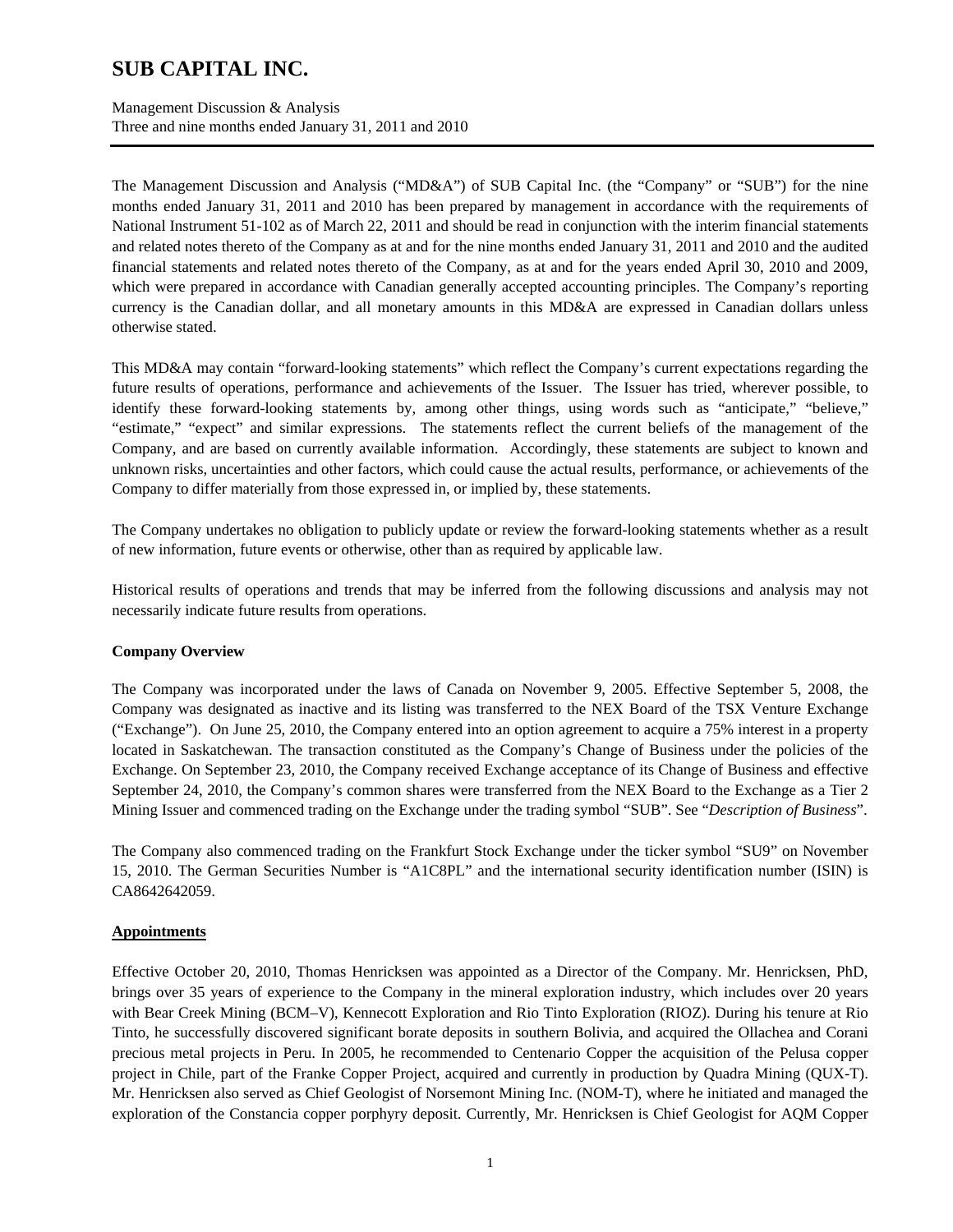Management Discussion & Analysis Three and nine months ended January 31, 2011 and 2010

(AQM-V) in Peru, responsible for the initial exploration at Zafranal, a 50/50 Joint Venture with Teck Resources Ltd. (TCK-Z) Mr. Henricksen holds a BSc. in Geology from the University of Wisconsin-Oshkosh and a PhD in Economic Geology from Oregon State University.

Effective November 1, 2010, Oliver W. Foeste was appointed as a Director of the Company. Mr. Foeste is a chartered accountant with over 10 years of experience in corporate structuring, acquisitions, financial reporting and corporate governance. He started his career with the accounting firm of Deloitte & Touche and obtained his CA designation in 2006. Mr. Foeste also provided business consulting services to entrepreneurial start-up operations. Mr. Foeste is director of finance and corporate secretary of Huntingdon Real Estate Investment Trust, a Vancouver-based TSX-listed issuer. Previously, he was U.S. Divisional Controller at Precision Drilling Trust, a leading TSX and NYSE listed, oilfield services provider based in Calgary, Alberta.

### **Description of Business**

The Company is a junior mineral resource exploration company with a focus on the acquisition, exploration and development of mineral properties. It presently holds, or has the right to acquire a 75% interest in the Thorburn Lake Property (the "Property") located in Saskatchewan. In addition to the Company's ongoing work program on the Property, it continues to actively evaluate new potential projects.

#### **The Thorburn Lake Property**

On June 25, 2010, the Company entered into an option agreement with Unity Energy Corp. ("Unity") to acquire a 75% interest in the Property. Unity currently has an option to acquire a 100% undivided interest in the Property pursuant to an agreement dated February 22, 2010 with GWN Investment Ltd. ("GWN"). The Company may exercise the option by incurring exploration expenditures totaling 2,400,000 prior to February 22, 2014 (\$200,000 on or before December 31, 2011), making a cash payment to Unity totaling \$30,000 (paid) and making the underlying cash payments to GWN totaling \$600,000 over a period of three years.

The Company has the right to terminate the Option at anytime by giving 30 days' notice subject to a requirement to meet any unsatisfied obligations that shall have accrued up until such termination.

The Property consists of one mineral disposition comprising approximately 4,966 hectares, located within the Athabasca Basin, in the La Ronge Mining District of Northern Saskatchewan. The Property is situated approximately 17 kilometers east of Cameco's Cigar Lake mine, the world's second largest known high-grade unconformity-related uranium deposit, with a NI 43-101-compliant Proven and Probable Mineral Reserves estimate of over 209 million pounds of U3O8. The target of interest on the Property is uranium mineralization located below, above, or across the major structural unconformity between Athabasca Basin sandstones and underlying meta-sedimentary rocks.

### **Risk Factors**

The Company is in the business of acquiring, exploring and, if warranted, developing and exploiting natural resource properties. Due to the nature of the Company's business and the present stage of exploration of its resource properties (which are primarily early stage exploration properties with no known resources or reserves that have not been explored by modern methods), the following risk factors, among others, will apply:

*Mining Industry is Intensely Competitive:* The Company's business of the acquisition, exploration and development of mineral properties is intensely competitive. The Company may be at a competitive disadvantage in acquiring additional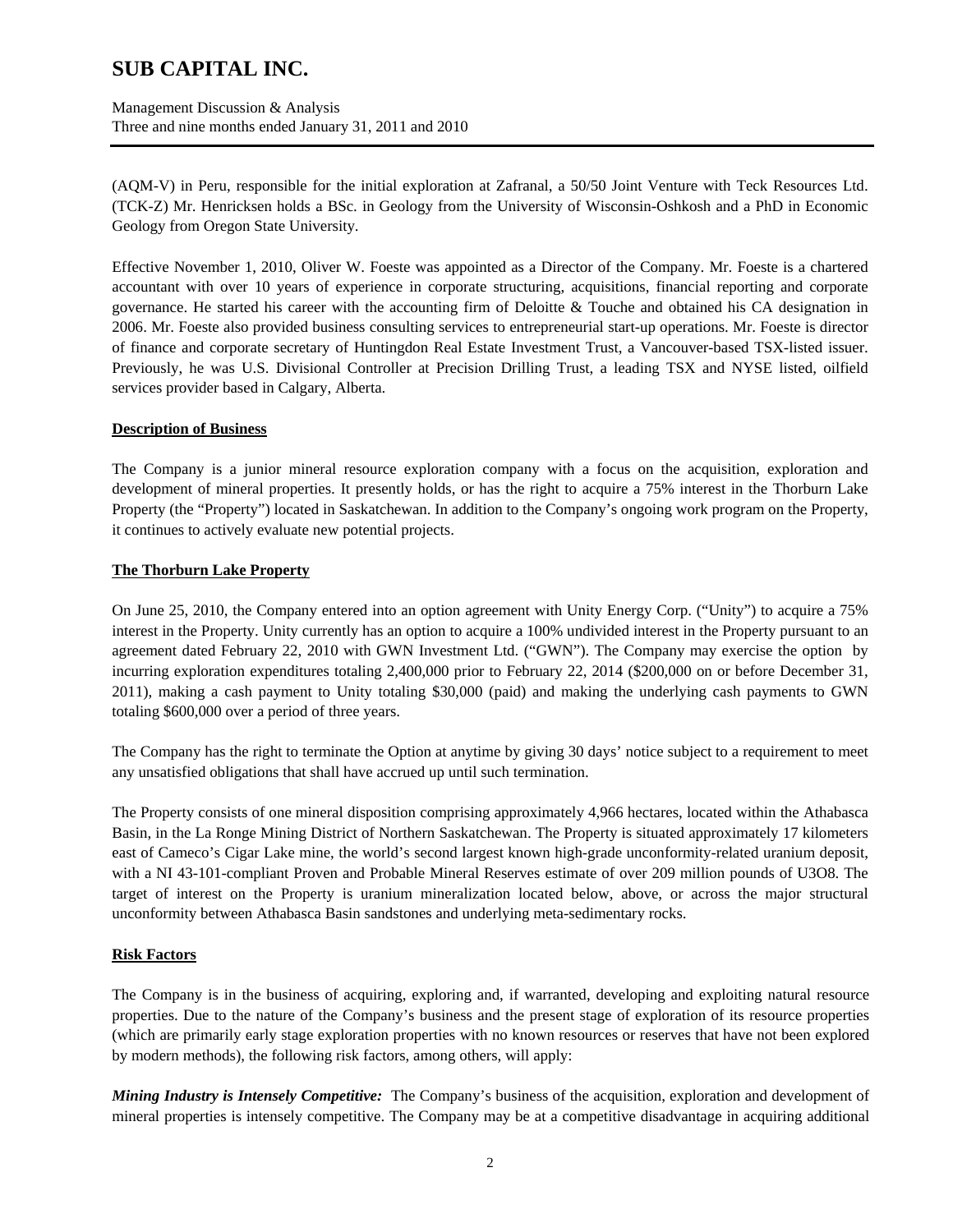Management Discussion & Analysis Three and nine months ended January 31, 2011 and 2010

mining properties because it must compete with other individuals and companies, many of which have greater financial resources, operational experience and technical capabilities than the Company. Increased competition could adversely affect the Company's ability to attract necessary capital funding or acquire suitable producing properties or prospects for mineral exploration in the future.

*Resource Exploration and Development is Generally a Speculative Business:* Resource exploration and development is a speculative business and involves a high degree of risk, including, among other things, unprofitable efforts resulting not only from the failure to discover mineral deposits but from finding mineral deposits which, though present, are insufficient in size to return a profit from production. The marketability of natural resources that may be acquired or discovered by the Company will be affected by numerous factors beyond the control of the Company. These factors include market fluctuations, the proximity and capacity of natural resource markets, government regulations, including regulations relating to prices, taxes, royalties, land use, importing and exporting of minerals and environmental protection. The exact effect of these factors cannot be accurately predicted, but the combination of these factors may result in the Company not receiving an adequate return on invested capital. The great majority of exploration projects do not result in the discovery of commercially mineable deposits of ore.

*Fluctuation of Metal Prices:* Even if commercial quantities of mineral deposits are discovered by the Company, there is no guarantee that a profitable market will exist for the sale of the metals produced. Factors beyond the control of the Company may affect the marketability of any substances discovered. The prices of various metals have experienced significant movement over short periods of time, and are affected by numerous factors beyond the control of the Company, including international economic and political trends, expectations of inflation, currency exchange fluctuations, interest rates and global or regional consumption patterns, speculative activities and increased production due to improved mining and production methods. The supply of and demand for metals are affected by various factors, including political events, economic conditions and production costs in major producing regions. There can be no assurance that the price of any mineral deposit will be such that any of its mineral properties could be mined at a profit.

*Permits and Licenses:* The operations of the Company will require licenses and permits from various governmental authorities. There can be no assurance that the Company will be able to obtain all necessary licenses and permits that may be required to carry out exploration, development and mining operations at its projects, on reasonable terms or at all. Delays or a failure to obtain such licenses and permits or a failure to comply with the terms of any such licenses and permits that the Company does obtain, could have a material adverse effect on the Company.

*No Assurance of Profitability:* The Company has no history of earnings and, due to the nature of its proposed business, there can be no assurance that the Company will ever be profitable. The Company has not paid dividends on its shares since incorporation and does not anticipate doing so in the foreseeable future. The only present source of funds available to the Company is from the sale of its common shares or, possibly, the sale or optioning of a portion of its interest in its mineral properties. Even if the results of exploration are encouraging, the Company may not have sufficient funds to conduct the further exploration that may be necessary to determine whether or not a commercially mineable deposit exists. While the Company may generate additional working capital through further equity offerings or through the sale or possible syndication of its properties, there can be no assurance that any such funds will be available on favourable terms, or at all. At present, it is impossible to determine what amounts of additional funds, if any, may be required. Failure to raise such additional capital could put the continued viability of the Company at risk.

*Uninsured or Uninsurable Risks:* Exploration, development and mining operations involve various hazards, including environmental hazards, industrial accidents, metallurgical and other processing problems, unusual or unexpected rock formations, structural cave-ins or slides, flooding, fires, metal losses and periodic interruptions due to inclement or hazardous weather conditions. These risks could result in damage to or destruction of mineral properties, facilities or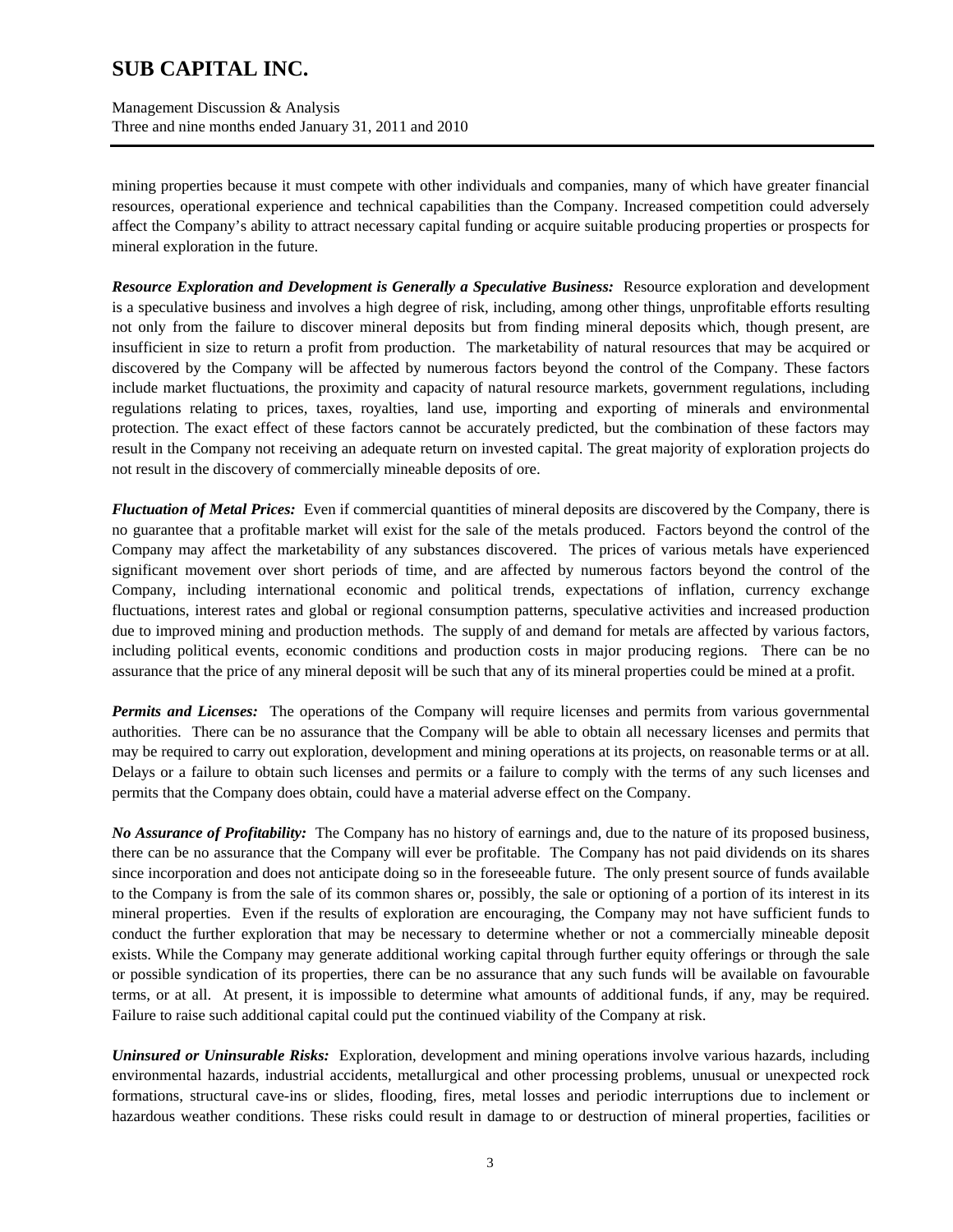Management Discussion & Analysis Three and nine months ended January 31, 2011 and 2010

other property, personal injury, environmental damage, delays in operations, increased cost of operations, monetary losses and possible legal liability. The Company may not be able to obtain insurance to cover these risks at economically feasible premiums or at all. The Company may elect not to insure where premium costs are disproportionate to the Company's perception of the relevant risks. The payment of such insurance premiums and of such liabilities would reduce the funds available for exploration and production activities.

*Government Regulation:* Any exploration, development or mining operations carried on by the Company will be subject to government legislation, policies and controls relating to prospecting, development, production, environmental protection, mining taxes and labour standards. In addition, the profitability of any mining prospect is affected by the market for precious and/or base metals which is influenced by many factors including changing production costs, the supply and demand for metals, the rate of inflation, the inventory of metal producing corporations, the political environment and changes in international investment patterns.

*Environmental Restrictions:* The activities of the Company are subject to environmental regulations promulgated by government agencies in different countries from time to time. Environmental legislation generally provides for restrictions and prohibitions on spills, releases or emissions into the air, discharges into water, management of waste, management of hazardous substances, protection of natural resources, antiquities and endangered species and reclamation of lands disturbed by mining operations. Certain types of operations require the submission and approval of environmental impact assessments. Environmental legislation is evolving in a manner which means stricter standards, and enforcement, fines and penalties for non-compliance are more stringent. Environmental assessments of proposed projects carry a heightened degree of responsibility for companies and directors, officers and employees. The cost of compliance with changes in governmental regulations has a potential to reduce the profitability of operations.

*Dependence Upon Others and Key Personnel:* The success of the Company's operations will depend upon numerous factors, many of which are beyond the Company's control, including (i) the ability to design and carry out appropriate exploration programs on its mineral properties; (ii) the ability to produce minerals from any mineral deposits that may be located; (iii) the ability to attract and retain additional key personnel in exploration, marketing, mine development and finance; and (iv) the ability and the operating resources to develop and maintain the properties held by the Company. These and other factors will require the use of outside suppliers as well as the talents and efforts of the Company and its consultants and employees. There can be no assurance of success with any or all of these factors on which the Company's operations will depend, or that the Company will be successful in finding and retaining the necessary employees, personnel and/or consultants in order to be able to successfully carry out such activities. This is especially true as the competition for qualified geological, technical and mining personnel and consultants is particularly intense in the current marketplace.

*Share Price Volatility:* In recent years, the securities markets in the United States and Canada have experienced a high level of price and volume volatility, and the market price of securities of many companies, particularly those considered exploration stage companies, have experienced wide fluctuations in price which have not necessarily been related to the operating performance, underlying asset values or prospects of such companies. There can be no assurance that significant fluctuations in the trading price of the Company's common shares will not occur, or that such fluctuations will not materially adversely impact on the Company's ability to raise equity funding without significant dilution to its existing shareholders, or at all.

*Financing Risks*: The Company has limited financial resources, has no source of operating cash flow and has no assurance that additional funding will be available to it for further exploration and development of its projects or to fulfil its obligations under any applicable agreements. Although the Company has been successful in the past in obtaining financing through the sale of equity securities, there can be no assurance that it will be able to obtain adequate financing in the future or that the terms of such financing will be favourable. Failure to obtain such additional financing could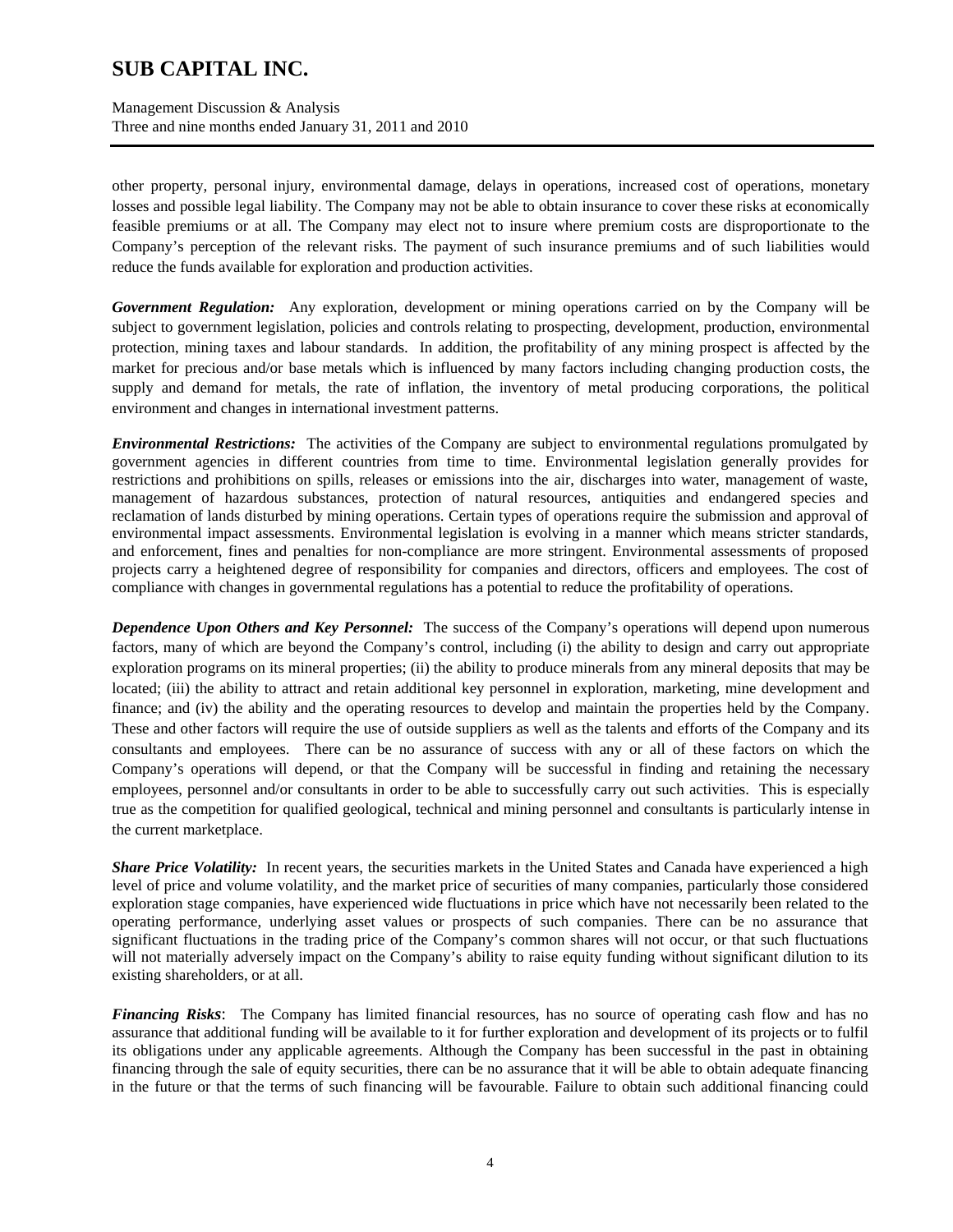Management Discussion & Analysis Three and nine months ended January 31, 2011 and 2010

result in delay or indefinite postponement of further exploration and development of its projects with the possible loss of such properties.

*Insufficient Financial Resources:* The Company does not presently have sufficient financial resources to undertake by itself the exploration and development of all of its planned exploration and development programs. Future property acquisitions and the development of the Company's properties will therefore depend upon the Company's ability to obtain financing through the joint venturing of projects, private placement financing, public financing, short or long-term borrowings or other means. There is no assurance that the Company will be successful in obtaining the required financing. Failure to raise the required funds could result in the Company losing, or being required to dispose of, its interest in its properties. In particular, failure by the Company to raise the funding necessary to maintain in good standing its various option agreements could result in the loss of its rights to such properties.

*Dilution to the Company's existing shareholders:* The Company will require additional equity financing be raised in the future. The Company may issue securities on less than favourable terms to raise sufficient capital to fund its business plan. Any transaction involving the issuance of equity securities or securities convertible into common shares would result in dilution, possibly substantial, to present and prospective holders of common shares.

*Surface Rights and Access:* Although the Company acquires the rights to some or all of the minerals in the ground subject to the tenures that it acquires, or has a right to acquire, in most cases it does not thereby acquire any rights to, or ownership of, the surface to the areas covered by its mineral tenures. In such cases, applicable mining laws usually provide for rights of access to the surface for the purpose of carrying on mining activities, however, the enforcement of such rights can be costly and time consuming. In areas where there are no existing surface rights holders, this does not usually cause a problem, as there are no impediments to surface access. However, in areas where there are local populations or land owners, it is necessary, as a practical matter, to negotiate surface access. There can be no guarantee that, despite having the right at law to access the surface and carry on mining activities, the Company will be able to negotiate a satisfactory agreement with any such existing landowners/occupiers for such access, and therefore it may be unable to carry out mining activities. In addition, in circumstances where such access is denied, or no agreement can be reached, the Company may need to rely on the assistance of local officials or the courts in such jurisdictions.

*Title:* Although the Company has taken steps to verify the title to the mineral properties in which it has or has a right to acquire an interest in accordance with industry standards for the current stage of exploration of such properties, these procedures do not guarantee title (whether of the Company or of any underlying vendor(s) from whom the Company may be acquiring its interest). Title to mineral properties may be subject to unregistered prior agreements or transfers, and may also be affected by undetected defects or the rights of indigenous peoples.

*Acquisition of Mineral Concessions under Agreements:* The agreement pursuant to which the Company has the right to acquire a number of its properties provide that the Company must make a series of cash payments and/or share issuances over certain time periods, expend certain minimum amounts on the exploration of the properties or contribute its share of ongoing expenditures. The Company does not presently have the financial resources required to complete all expenditure obligations under its property acquisition agreement over their full term. Failure by the Company to make such payments, issue such shares or make such expenditures in a timely fashion may result in the Company losing its interest in such properties. There can be no assurance that the Company will have, or be able to obtain, the necessary financial resources to be able to maintain all of its property agreements in good standing, or to be able to comply with all of its obligations thereunder, with the result that the Company could forfeit its interest in one or more of its mineral properties.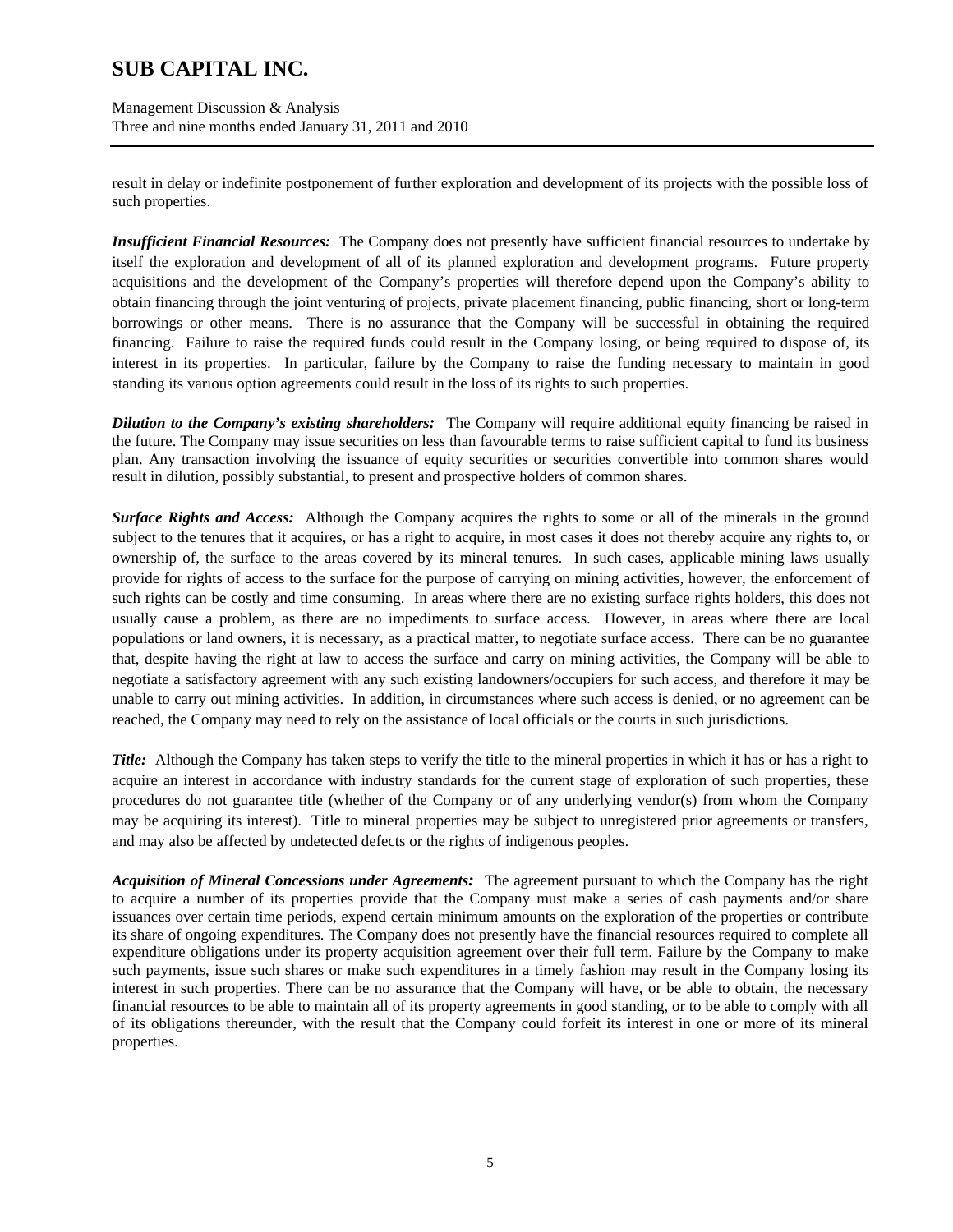### **Selected Annual Information**

See annual management discussion and analysis for the year ended April 30, 2010, which is available at www.sedar.com.

### **Results of Operations**

### Three months ended January 31, 2011 compared with three months ended January 31, 2010

During the three months ended January 31, 2011, the Company reported a net loss of \$140,893 compared to a net loss of \$58,954 during the three months ended January 31, 2010, representing an increase in loss of \$81,939. The increase in loss was primarily attributable to an increase in general and administrative expenses of \$82,418 offset by an increase in interest income of \$479.

General and administrative expenses increased by \$82,418 from \$58,954 during the three months ended January 31, 2010 to \$141,372 during the three months ended January 31, 2011. The increase resulted from increases in amortization of \$102, consulting and management fees of \$22,500, interest and bank charges of \$1,062, regulatory fees of \$1,447, transfer agent and shareholder information of \$6,297 and travel and promotion of \$80,539 offset by decreases in office, rent and administration of \$5,423 and professional fees of \$24,106.

The overall increase in general and administrative expenses was attributable to increased corporate activity as a result of the Company's Change of Business and related transactions and management changes. During the three months ended January 31, 2010, the Company's operations were restricted to sustaining the NEX listing and seeking new business opportunities to reactivate the Company, hence, minimal operating expenses were incurred.

During the three months ended January 31, 2011, the Company incurred travel and promotion of \$80,539, consisting of travel and accommodation related to the evaluation of potential assets and marketing expenses related to a distribution of investment materials and other marketing efforts carried out by the Company.

### Nine months ended January 31, 2011 compared with nine months ended January 31, 2010

During the nine months ended January 31, 2011, the Company reported a net loss of \$240,668 compared to a net loss of \$74,812 during the nine months ended January 31, 2010, representing an increase in loss of \$165,856. The increase in loss was primarily attributable to an increase in general and administrative expenses of \$166,517 offset by an increase in interest income of \$661.

General and administrative expenses increased by \$166,517 from \$74,812 during the nine months ended January 31, 2010 to \$241,329 during the nine months ended January 31, 2011. The increase resulted from increases in amortization of \$307, consulting and management fees of \$44,745, interest and bank charges of \$4,296, office, rent and administration of \$1,179, regulatory fees of \$11,853, stock-based compensation of \$27,739, transfer agent and shareholder information of \$12,621 and travel and promotion of \$86,350 offset by a decrease in professional fees of \$22,573.

The overall increase in general and administrative expenses was attributable to increased corporate activity as a result of the Company's Change of Business and related transactions such as private placement financings in April and May 2010 and management changes. During the nine months ended January 31, 2010, the Company's operations were restricted to sustaining the NEX listing and seeking new business opportunities to reactivate the Company, hence, minimal operating expenses were incurred.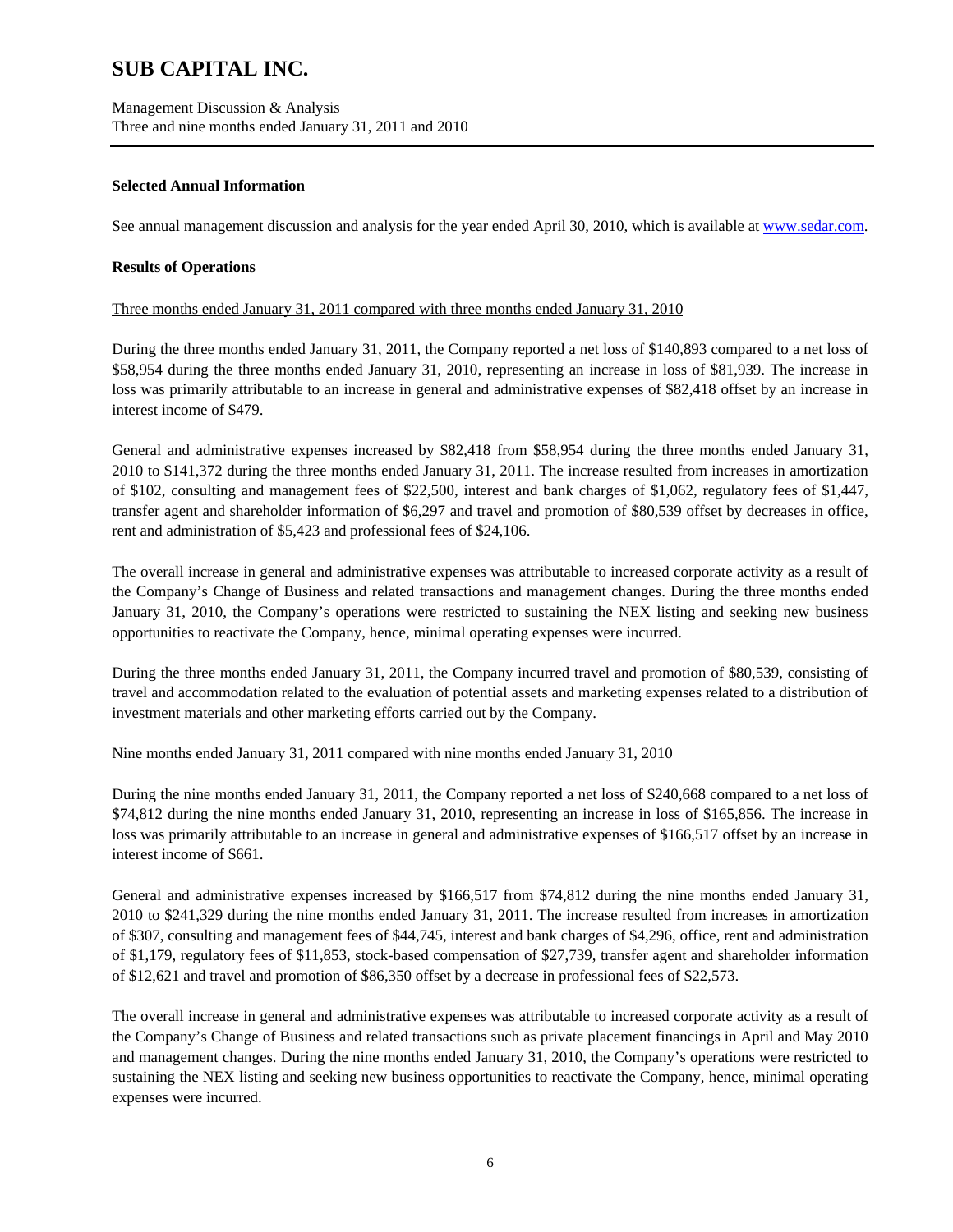Management Discussion & Analysis Three and nine months ended January 31, 2011 and 2010

During the nine months ended January 31, 2011, the Company incurred travel and promotion of \$86,350, consisting of travel and accommodation related to the evaluation of potential assets and marketing expenses related to a distribution of investment materials and other marketing efforts carried out during the period.

During the nine months ended January 31, 2011, the Company recorded stock-based compensation of \$27,739 for stock options granted to directors, officers and employees of the Company to purchase 136,000 shares at \$0.22 per share for a period of ten years expiring September 23. The Company did not incur stock-based compensation costs during the nine months ended January 31, 2010.

Stock-based compensation expenses were charged against operations as follows:

|                 |        | Nine months ended January 31 |  |
|-----------------|--------|------------------------------|--|
|                 | 2011   | 2010                         |  |
|                 | S      | S                            |  |
| Management fees | 10,198 |                              |  |
| Administration  | 17,541 |                              |  |
|                 | 27.739 |                              |  |

### **Summary of Quarterly Results**

|                  |                 |               | Earnings (Loss) | per |
|------------------|-----------------|---------------|-----------------|-----|
| Quarter ended    | Interest Income | Income (Loss) | share           |     |
|                  | \$              | S             | S               |     |
| January 31, 2011 | 479             | (140, 893)    | (0.01)          |     |
| October 31, 2010 | 182             | (71, 596)     | (0.01)          |     |
| July 31, 2010    |                 | (28, 179)     |                 |     |
| April 30, 2010   |                 | (157, 567)    | (0.03)          |     |
| January 31, 2010 |                 | (58, 954)     | (0.02)          |     |
| October 31, 2009 |                 | (14,361)      | (0.02)          |     |
| July 31, 2009    |                 | (1, 497)      |                 |     |
| April 30, 2009   |                 | (82, 341)     | (0.01)          |     |

There are no general trends regarding the Company's quarterly results and the variation seen over the quarters is primarily due to the Company's change of business. Since the sale of substantially all of the Company's assets and business operations in September 2008 ("Asset Sale") and throughout the year ended April 30, 2010, the Company's operations have been restricted to sustaining its listing on the NEX and seeking new business opportunities. The quarterly result for the quarter ended April 30, 2009 contains revenues and operating expenses related to business activities prior to the Asset Sale. The variation in this quarter was largely attributable to professional or legal fees incurred related to shares for debt transactions and other corporate matters. The Company was designated as inactive and its listing was transferred to the NEX Exchange and these factors accounted for the variation in the Company's net losses for the quarters ended July 31, 2009 and October 31, 2009. Management actively began searching for new business opportunities to reactivate the Company and there was an increase in operating expenses as a result of increased corporate activities related to a property acquisition, financings and management changes. This is reflected in the quarter ended April 30, 2010. In September 2010, the Company completed its property acquisition and its listing was transferred to the TSX Venture Exchange as a tier 2 mining issuer and as a result, general operating costs increased. This accounted for the variation in the Company's net losses for the quarters ended October 31, 2010 and January 31, 2011. The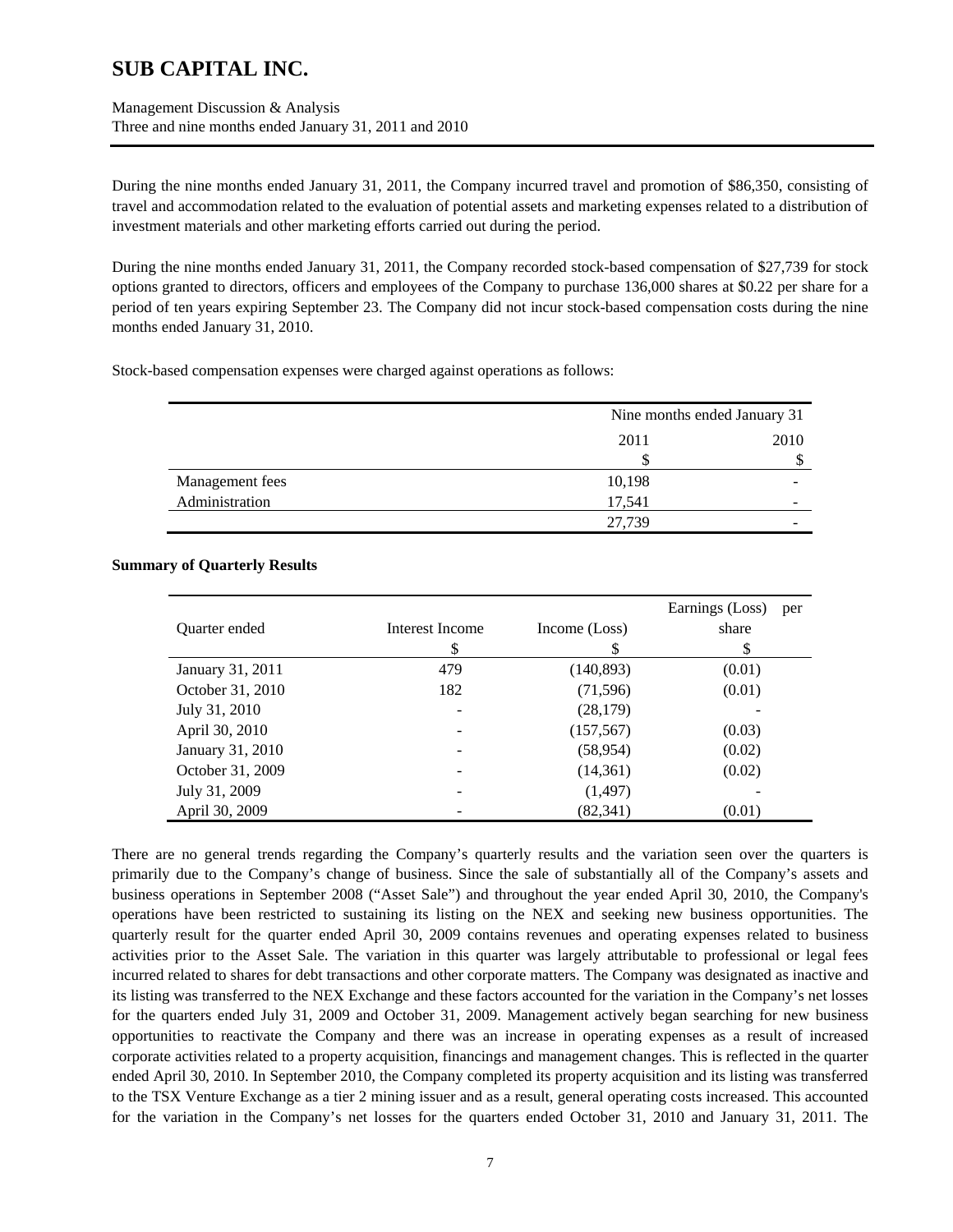Management Discussion & Analysis Three and nine months ended January 31, 2011 and 2010

variation in interest income is related solely to the interest earned on funds held by the Company, which is dependent upon the success of the Company in raising the required financing for its activities which will vary with overall market conditions, and is therefore difficult to predict.

## **Liquidity and Capital Resources**

The Company has no revenue generating operations from which it can internally generate funds. The Company has financed its operations and met its capital requirements primarily through the sale of capital stock by way of private placements and the exercise of share purchase warrants issued from the private placements, and recently, from loans from related parties. The Company's main source of liquidity consisted of cash and cash equivalents. As at January 31, 2011, the Company had cash and cash equivalents of \$256,923 representing an increase of \$93,440 compared with cash and cash equivalents of \$163,483 at April 30, 2010.

The Company's cash and cash equivalents at January 31, 2011 were held for working capital purposes and were invested primarily in Guaranteed Investment Certificates.

The Company reported working capital of \$155,264 at January 31, 2011 as compared to working capital of \$337,382 as at April 30, 2010, representing a decrease in working capital by \$182,118. Cash and cash equivalents increased by \$93,440 from \$163,483 at April 30, 2010 to \$256,923 at January 31, 2011. The increase in cash resulted mainly from net inflows of cash of \$278,838 from private placements, \$39,875 from exercise of warrants and \$120,000 from loans offset by outflows of cash for operations of \$275,354, acquisition of resource properties of \$67,188 and purchase of equipment of \$2,731.

Current assets excluding cash at January 31, 2011 consisted of amounts receivable of \$33,681, prepaid expenses and deposits of \$1,200 as compared to share subscription receipts in transit of \$218,290 and amounts receivable of \$10,439 at April 30, 2010.

During the nine months ended January 31, 2011, the Company closed a non-brokered private placement of 805,001 units at \$0.09 per unit for gross proceeds of \$72,450. The Company paid a finder's fee consisting 80,500 common shares at a deemed price of \$0.09 per share for a gross consideration of \$7,245 and legal fees of \$11,902 totaling \$19,147.

During the nine months ended January 31, 2011, 319,000 warrants at a price of \$0.125 per unit were exercised for gross proceeds of \$39,875.

During the year ended April 30, 2010, the Company closed a non-brokered private placement of 6,011,078 units at \$0.09 per unit for gross proceeds of \$540,997. The Company paid a finder's fee consisting 489,463 common shares at a deemed price of \$0.09 per share for a gross consideration of\$ 44,051 and legal fees of \$27,000 totaling \$71,051.

As at the date of this MD&A, the other source of funds currently potentially available to the Company are through the exercise of the following outstanding exercisable options: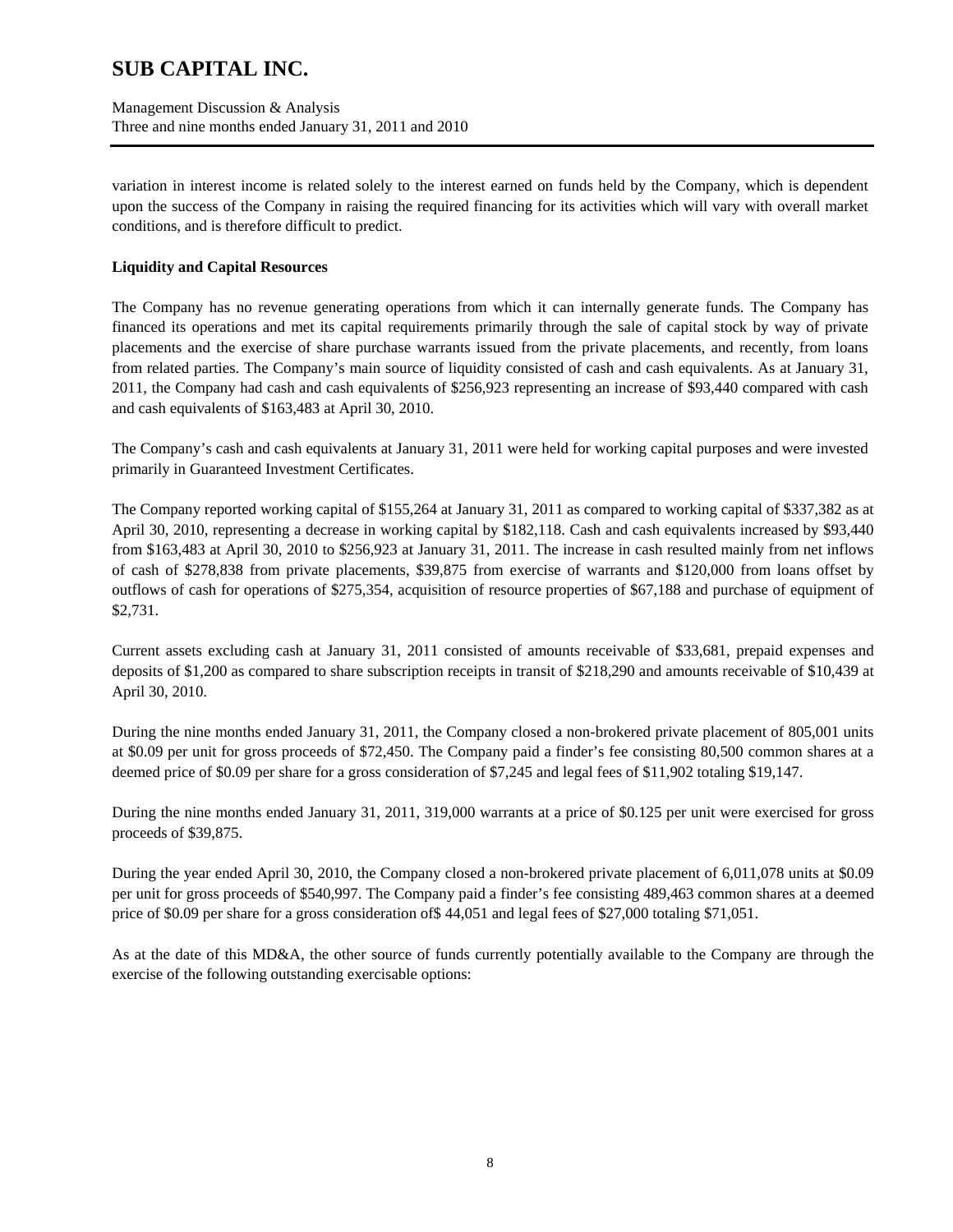| Management Discussion & Analysis                      |
|-------------------------------------------------------|
| Three and nine months ended January 31, 2011 and 2010 |

| Number of options        | Exercise price | Expiry date        |
|--------------------------|----------------|--------------------|
| $311,000^{(1)}$          | \$0.135        | February 18, 2015  |
| $600,000$ <sup>(1)</sup> | \$0.125        | April 7, 2015      |
| 136,000                  | \$0.220        | September 23, 2020 |
| 1,047,000                |                |                    |

 $(1)$  Of these options, 120,000 and 140,000 are held in escrow respectively.

and the following share purchase warrants:

| Number of warrants       | Exercise price | Expiry date       |
|--------------------------|----------------|-------------------|
| 125,000                  | \$2.000        | January 12, 2012  |
| 916,666                  | \$1.500        | May 9, 2012       |
| 343,686                  | \$1.000        | December 12, 2012 |
| 5,642,078 <sup>(1)</sup> | \$0.125        | April 28, 2011    |
| 805,001                  | \$0.125        | May 27, 2011      |
| 7,832,431                |                |                   |

 $(1)$  Of these warrants, 1,036,444 are held in escrow.

However, there can be no assurance that these outstanding convertible securities will be exercised, particularly if the trading price of the common shares on the Exchange does not exceed, by a material amount and for a reasonable period, the exercise price of such convertible securities at some time prior to their expiry dates.

The Company has not entered into any long-term lease commitments. However, the Company is subject to mineral property commitments as outlined in Note 7 to the interim financial statements for the period ended January 31, 2011.

The Company has prepared a budget for its cash flows and management expects that it has sufficient liquidity and additional financing will be available to meet its obligations for the next twelve months. The Company will be required to raise additional capital in order to make option payments, incur expenditures to maintain its option to acquire an interest in the Thorburn Lake property and to fund working capital requirements in the long term. Although the Company has previously been successful in raising the funds required for its operations, there can be no assurance that the Company will have sufficient financing to meet its future capital requirements or that additional financing will be available on terms acceptable to the Company in the future.

The Company's overall success will be affected by its current or future business activities. The Company is in the process of acquiring and exploring its interests in a resource property and has not yet determined whether this property contain mineral deposits that are economically recoverable. The recoverability of expenditures incurred to earn an interest in this resource property are dependent upon the existence of economically recoverable reserves, securing and maintaining title and beneficial interest in the property, obtaining necessary financing to explore and develop the property, and upon future profitable production or proceeds from disposition of its resource property. See *"Risk Factors*".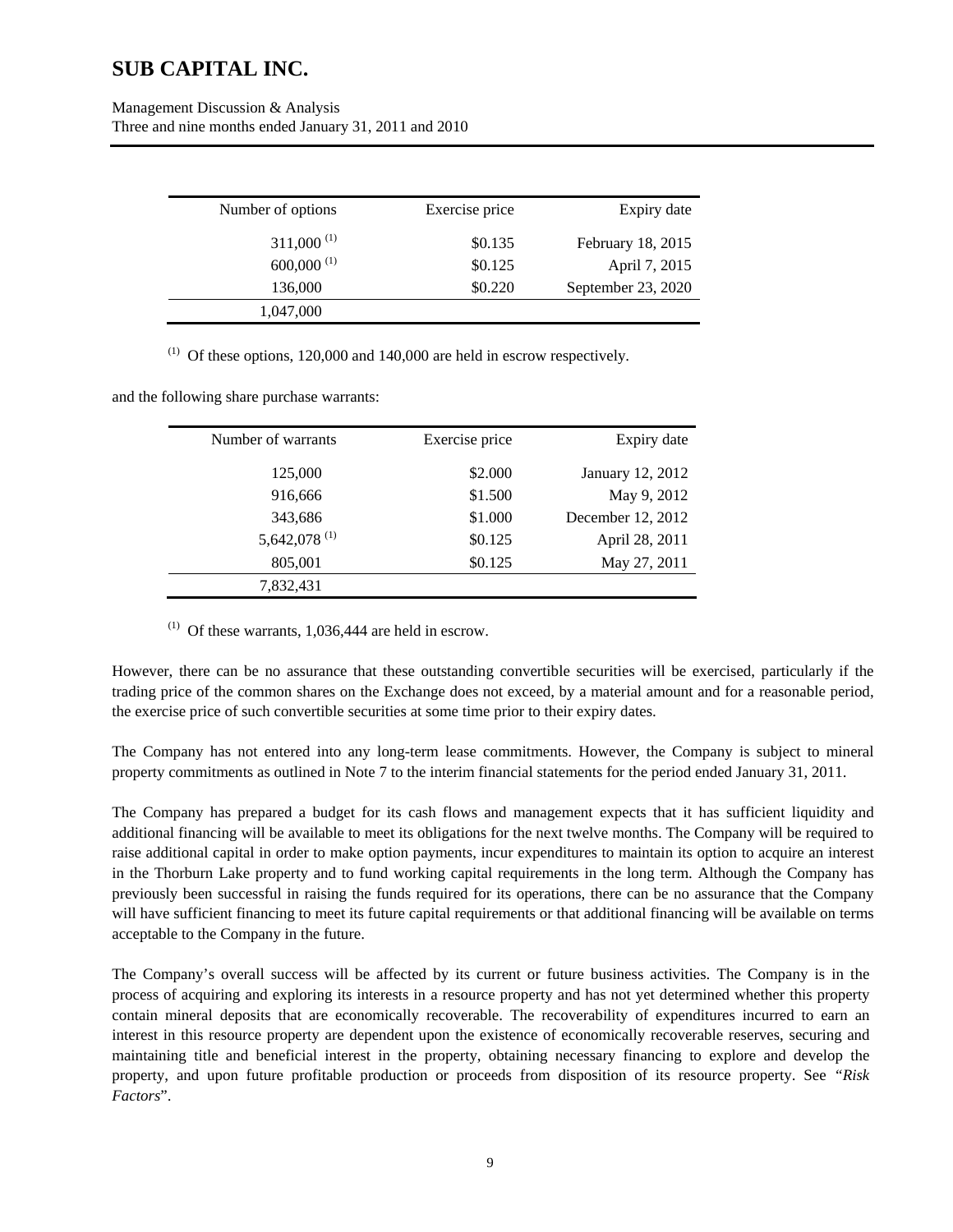## **Off-Balance Sheet Arrangements**

The Company does not utilize off-balance sheet arrangements.

## **Transaction with Related Parties**

The Company has entered into certain transactions with related parties during the three and nine months ended January 31, 2011. All transactions with related parties have occurred in the normal course of operations and are measured at the exchange amount, which is the amount of consideration established and agreed upon by the related parties.

A description of the related party transactions is as follows:

| Name and Relationship to<br>Company                                                          | Purpose of Transaction                              | Three Months Ended        |                           |                           | Nine Months Ended        |  |
|----------------------------------------------------------------------------------------------|-----------------------------------------------------|---------------------------|---------------------------|---------------------------|--------------------------|--|
|                                                                                              |                                                     | January 31,<br>2011<br>\$ | January 31,<br>2010<br>\$ | January 31,<br>2011<br>\$ | January 31,<br>2010<br>S |  |
| Ekelly Investments Ltd., a<br>company controlled by a director<br>and officer of the Company | Management fees                                     | 12,000                    |                           | 19,500                    |                          |  |
| James L. Harris Law<br>Corporation, a company<br>controlled by an officer of the<br>Company  | Legal fees                                          | 11,954                    |                           | 40,397                    |                          |  |
| Remstar Resources Ltd., a<br>company with a common officer                                   | Office, rent and<br>administration <sup>(1)</sup>   | 8,100                     |                           | 18,900                    |                          |  |
| Ultra Lithium Inc., a company<br>with a common director and a<br>common officer              | Rent $(2)$                                          | 1,800                     | $\overline{\phantom{a}}$  | 4,200                     |                          |  |
| JLHLC Holding Inc., a company<br>controlled by an officer of the<br>Company                  | Loan to the Company $(3)$<br>Interest on loan $(3)$ | 1,815                     | $\overline{\phantom{a}}$  | 60,000<br>3,317           |                          |  |

- (1) The Company entered into a month-to-month arrangement for the rental of office premises and the provision of accounting, financial reporting and administrative services with Remstar Resources Ltd., a public company related by a common officer.
- (2) The Company entered into a month-to-month arrangement for the rental of office premises with Ultra Lithium Inc., a public company related by a common director and a common officer.
- (3) The Company received a short-term loan from JLHLC Holdings Inc., a company controlled by James Harris, pursuant to a loan agreement dated August 16, 2010. The loan has a term of one year maturing August 31, 2011 and bears interest at 12% per annum.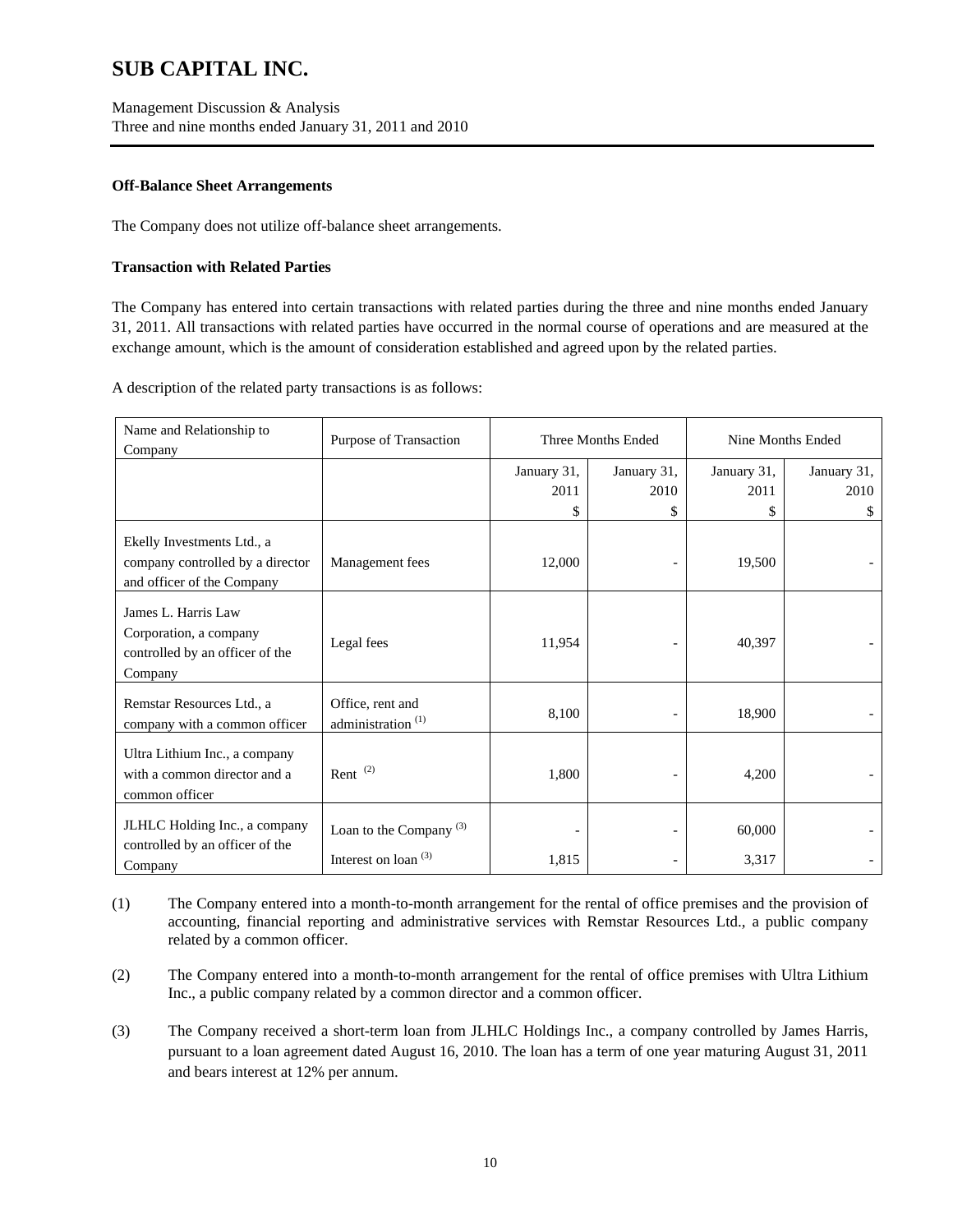Management Discussion & Analysis Three and nine months ended January 31, 2011 and 2010

Included in prepaid expenses were rent deposits of \$1,200 (April 30, 2010 - \$1,200) paid to companies having an officer in common.

Included in accounts payable and accrued liabilities was a legal fee of \$3,360 (April 30, 2010 - \$9,800) payable to a company controlled by an officer of the Company.

### **Adoption of New Accounting Standards**

Effective May 1, 2010, the Company adopted the provisions of the following new Canadian Institute of Chartered Accountants ("CICA") accounting standard:

#### Fair Value Hierarchy

In 2009, the CICA amended 3862, Financial Instruments – Disclosures, to include additional disclosure requirements about fair value measurement for financial instruments and liquidity risk disclosure. This amendment requires a three level hierarchy that reflects the significance of the inputs used in measuring the fair value as follows:

Level 1 – Unadjusted quoted prices in active markets for identical assets or liabilities.

Level 2 – Inputs other than quoted prices that are observable for the asset or liability either directly or indirectly.

Level 3 – Inputs that are not based on observable market data.

The amended section relates to disclosure only and did not have a material impact on the financial results of the Company.

#### **Future Accounting Pronouncements**

(a) International Financial Reporting Standards ("IFRS")

In February 2008, the Canadian Accounting Standards Board ("AcSB") confirmed that publicly accountable enterprises will be required to adopt IFRS, replacing Canadian GAAP, for fiscal years beginning on or after January 1, 2011 with early adoption permitted.

The Company will prepare its first consolidated financial statements in accordance with IFRS for the year ending April 30, 2012. In accordance with IFRS 1, First-time Adoption of International Financial Reporting Standards ("IFRS 1"), the Company will retrospectively apply IFRS, except for mandatory and elected optional exemptions from full retrospective application of IFRS as provided by IFRS 1.

Preparation of the first consolidated financial statements in accordance with IFRS will require presentation of comparative information in accordance with IFRS. Accordingly, the Company will be required to restate its balance sheet as at May 1, 2010 to comply with IFRS ("transition date").

The execution of the Company's IFRS conversion plan is underway, including the evaluation of the financial impact upon IFRS adoption, development of IFRS accounting policies, and redesign of business processes. The Company anticipates there will be changes in accounting policies and these changes may materially impact our consolidated financial. The Company does anticipate a significant increase in disclosure resulting from the adoption of IFRS and is continuing to assess the level of disclosure required. However, the Company has initially determined that its accounting and financial reporting systems will not be significantly impacted.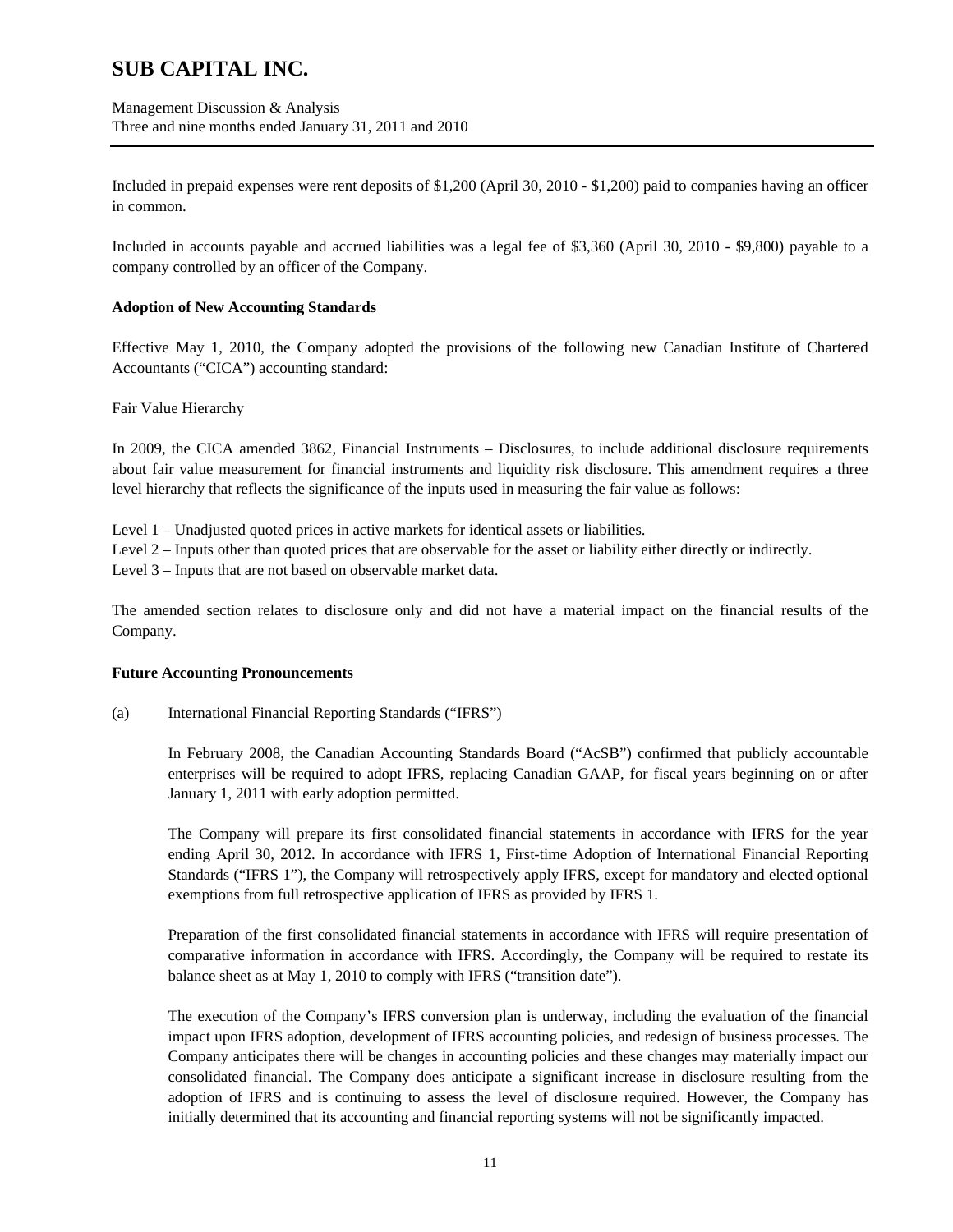The Company's transition to IFRS and conversion plan consist of three phases:

## 1. Planning and Scoping

This phase covered project planning and identification of differences between existing Canadian GAAP and IFRS which have been completed during the first quarter of 2011. The areas of accounting differences that have been identified that will potentially be impacted are share-based payments and initial adoption of IFRS under the provisions of IFRS 1.

## 2. In-depth Analysis

This phase involves detailed evaluation of the financial impacts of various options and alternative methodologies available under IFRS, analysis of IFRS 1 optional exemptions and mandatory exceptions to the general requirement for full retrospective application upon transition to IFRS, compilation of IFRS disclosure requirements and development of required solutions to address identified issues.

## 3. Implementation and Review

This phase commenced in the second quarter of 2011 and will include the preparation and reconciliation of opening balance sheet and collection of financial information required to complete IFRS compliant consolidated interim and annual financial statements.

## *First time adoption of IFRS*

IFRS 1 generally requires that all IFRS standards and interpretations be accounted for on a retrospective basis. However, IFRS 1 provides for certain optional exemptions and other mandatory exceptions in specific areas of certain standards that do not require retrospective application of IFRS. The most significant IFRS optional exemptions which the Company is expected to apply are:

| IAS 16, Property, Plant and Equipment                         | The Company has decided not to use an optional IFRS 1<br>election to measure its property, plant and equipment at the<br>date of transition to IFRS at its fair value and use that fair<br>value as its deemed cost, or use a previous GAAP revaluation<br>of property, plant and equipment as its deemed cost at the<br>transition date. Instead, the Company will retrospectively<br>apply recognition and measurement requirements of IAS 16,<br>Property, Plant and Equipment. Under IAS 16, the Company<br>made an accounting policy choice to measure its property,<br>plant and equipment after its recognition at its cost less any<br>accumulated depreciation and any accumulated impairment<br>losses. |
|---------------------------------------------------------------|-------------------------------------------------------------------------------------------------------------------------------------------------------------------------------------------------------------------------------------------------------------------------------------------------------------------------------------------------------------------------------------------------------------------------------------------------------------------------------------------------------------------------------------------------------------------------------------------------------------------------------------------------------------------------------------------------------------------|
| IAS 39, Financial Instruments: Recognition<br>and Measurement | As at transition date, the Company will not make any<br>additional optional designations of financial instruments as<br>available for sale, or financial asset or financial liability at fair<br>value through profit or loss, unless such designation has been<br>made on initial recognition of such instruments in accordance<br>with IAS 39.                                                                                                                                                                                                                                                                                                                                                                  |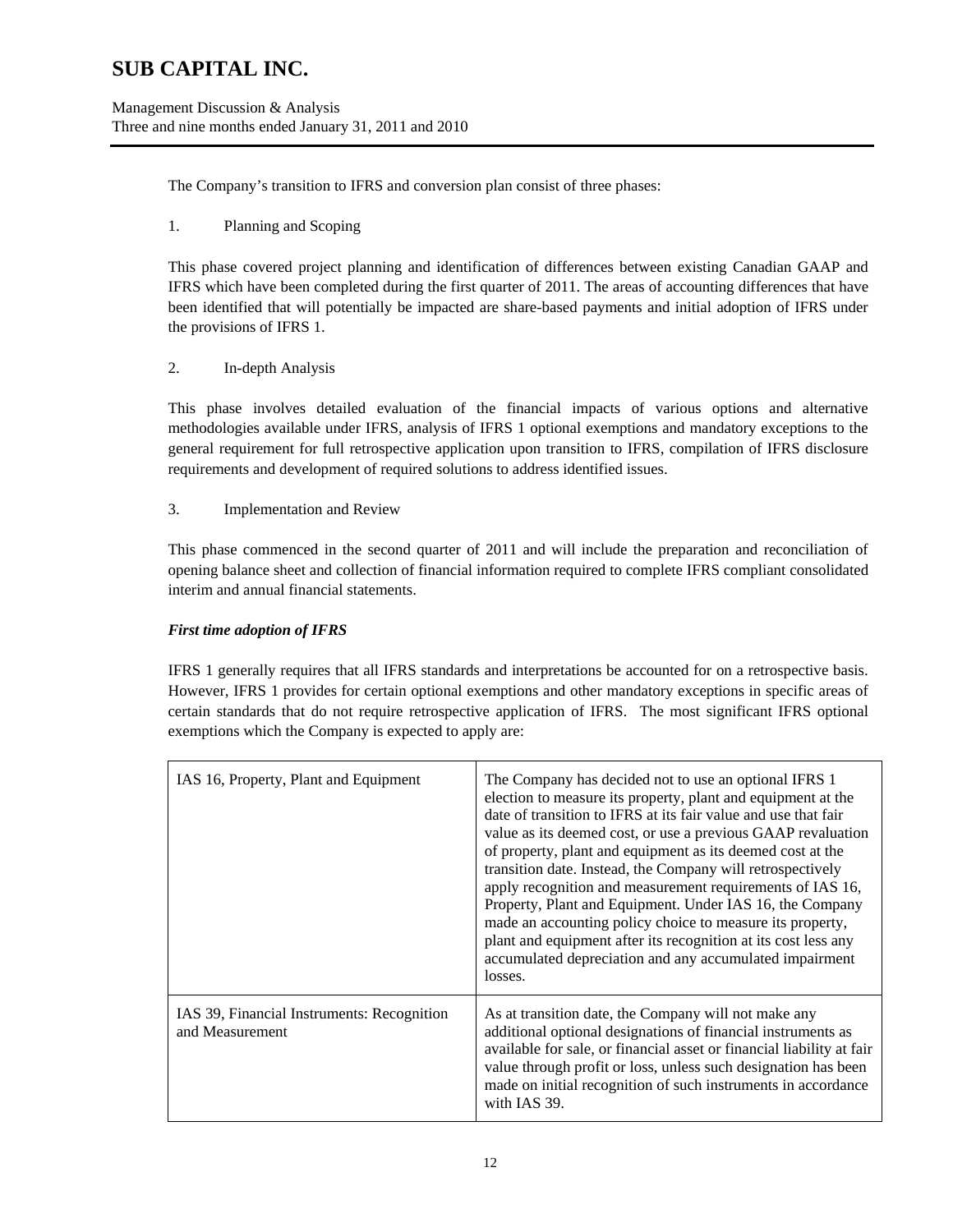| IFRS 2, Share-based payments | The Company will take the election and only reassess the fair<br>value of options that were granted after Nov 7, 2002 and that<br>have not vested at the date of transition, May 1, 2010. |
|------------------------------|-------------------------------------------------------------------------------------------------------------------------------------------------------------------------------------------|
|                              |                                                                                                                                                                                           |

## *IFRS to Canadian GAAP differences*

IAS 36, Impairment of Assets

Both Canadian GAAP and IFRS require an entity to undertake impairment testing where there is an indication of impairment. Annual impairment tests are required for goodwill and indefinite-lived intangible assets.

Canadian GAAP generally uses a two-step approach to testing a long-lived asset for impairment if an indication of impairment exists. The first step is a test for recoverability whereby the carrying value is compared to the undiscounted cash flows that the asset is expected to generate. If the undiscounted cash flows exceed the carrying amount, then no impairment charge is necessary. If the undiscounted cash flows are lower than the carrying amount of the asset, then the asset is written down to the estimated fair value, determined based on the discounted cash flows.

Under IFRS, if there is an indication of impairment the entity must compare the carrying value of the asset to the recoverable amount. Recoverable amount is defined as the higher of an asset less costs to sell and its value in use. Value in use is the present value of the future cash flows expected to be derived from an asset. An impairment loss is recognized to the extent that the carrying value exceeds the recoverable amount. Unlike Canadian GAAP, IFRS requires impairment charges to be reversed if the circumstances leading to the impairment no longer exist.

The Company preliminarily assessed the carrying value of its exploration project in accordance with IAS 36 and found that no impairment losses are required to be recognized as at the transition date.

### IFRS 2, Share-based payments

Canadian GAAP requires that share-based payments are measured at fair value and an expense recorded over the vesting period of the instrument and award forfeitures are accounted for as they occur. IFRS standards require each tranche in the grant to be amortized over their respective vesting period, and estimates of forfeiture rates are applied at the outset. The Company's accounting policy under IFRS is largely consistent with Canadian GAAP except for the initial inclusion of a forfeiture rate in the fair value estimation and small changes to the initial valuation of tranches of options that vest over different periods.

### IFRS 6, Exploration for and Evaluation of Mineral Resources

Under Canadian GAAP, costs incurred in the acquisition, exploration, evaluation and development of mineral resources are capitalized as incurred. IFRS has no explicit guidance on the treatment of these costs. IFRS allows a company to set its accounting policy to expense or capitalize the costs incurred in the acquisition, exploration, evaluation and development of mineral resources. The Company's current accounting policy is likely to be maintained through transition with no differences anticipated.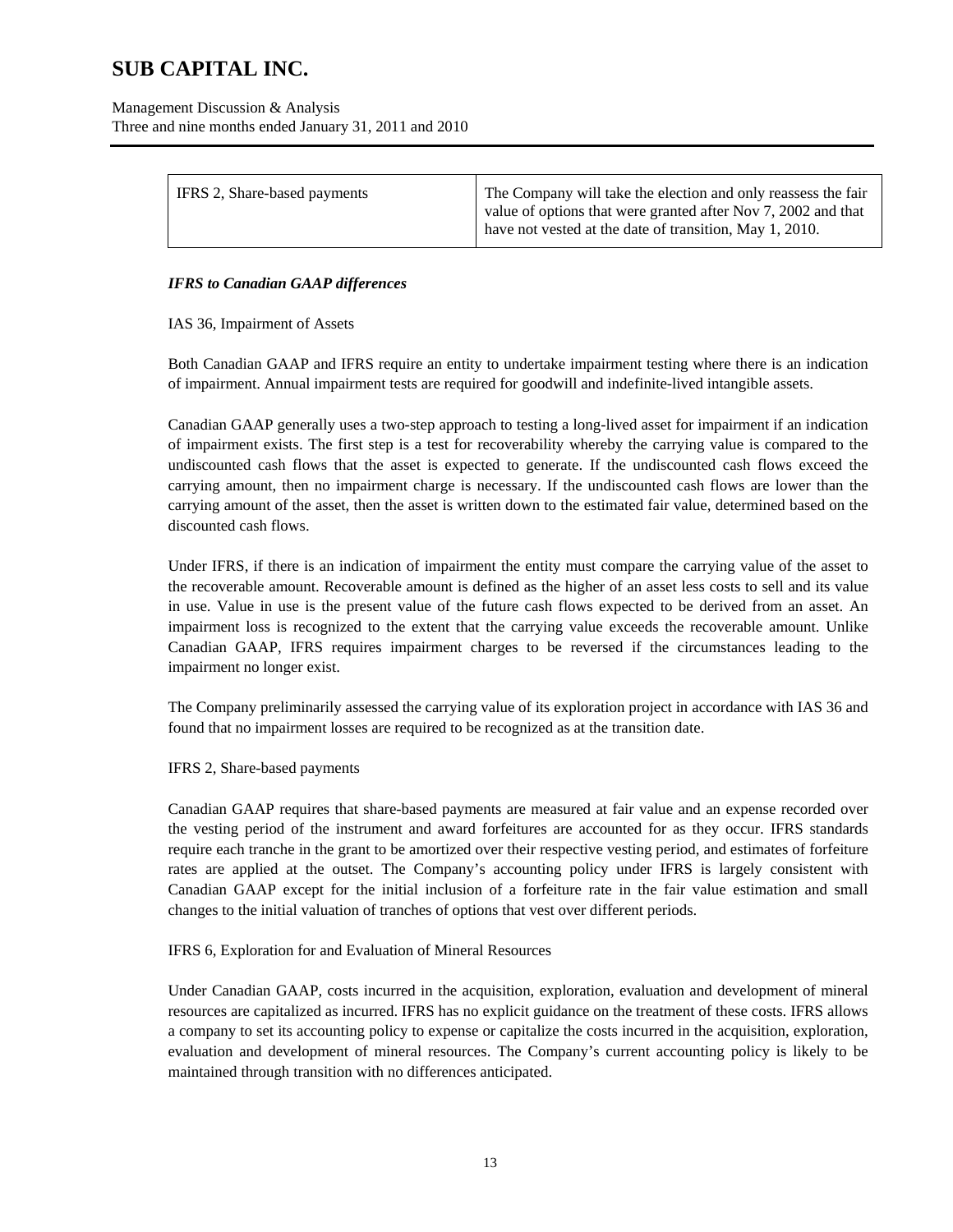The discussion above should not be regarded as a complete list of changes that will result from the Company's transition to IFRS. In the period leading up to the changeover in 2011, the AcSB has ongoing projects and intends to issue new accounting standards during the conversion period. As a result, the final impact of IFRS on the Company's consolidated financial statements can only be measured once all the applicable IFRS accounting standards at the transition date are known. The Company will continue to review new standards, as well as the impact of the new accounting standards, between now and the transition date to ensure all relevant changes are addressed.

(b) Business Combinations/Consolidated Financial Statements/Non-Controlling Interests

The AcSB issued CICA sections 1582, Business Combinations, 1601, Consolidated Financial Statements, and 1602, Non-Controlling Interests, which replaced sections 1581, Business Combinations, and 1600, Consolidated Financial Statements. CICA 1582 is effective for business combinations for which the acquisition date is on or after the beginning of the first annual reporting period beginning on or after January 1, 2011. CICA 1601 and CICA 1602 apply to interim and annual consolidated financial statements relating to years beginning on or after January 1, 2011. Early adoption is permitted for these new standards. The Company does not expect the adoption of these sections to have a material impact on its consolidated financial statements.

### **Financial Instruments and Other Instruments**

The Company manages its exposure to financial risks, including foreign exchange risk and interest rate risk, based on a framework to protect itself against adverse rate movements. All transactions undertaken are to support the Company's ongoing business and the Company does not acquire or issue derivative financial instruments for trading or speculative purposes. The Company's Board of Directors oversees management's risk management practices.

As at January 31, 2011, the Company's financial instruments consist of cash and cash equivalents, amounts receivable, accounts payable and accrued liabilities and loans payable.

Cash and cash equivalents are designated as held-for-trading and carried at their fair values. Amounts receivable are classified as loans and receivables and carried at their amortized cost. Accounts payable and accrued liabilities and loans payable are classified as other liabilities and carried at their amortized cost.

The fair values of these financial instruments approximate their carrying values due to their short-term nature and/or the existence of market related interest rate on the instruments.

The classification of the Company's financial instruments within the fair value hierarchy as at January 31, 2011 is included in Level 1.

The risk exposure is summarized as follows:

### a) Credit Risk

Credit risk is the risk of an unexpected loss if a customer or third party to a financial instrument fails to meet its contractual obligations. The Company is subject to credit risk on the cash balances at the bank, its short-term bank guaranteed investment certificates and amounts receivable. Cash and cash equivalents consisting of Guaranteed Investment Certificates ("GICs") have been invested with Schedule 1 banks or equivalents, with its cash held in Canadian based banking institutions, authorized under the Bank Act to accept deposits, which may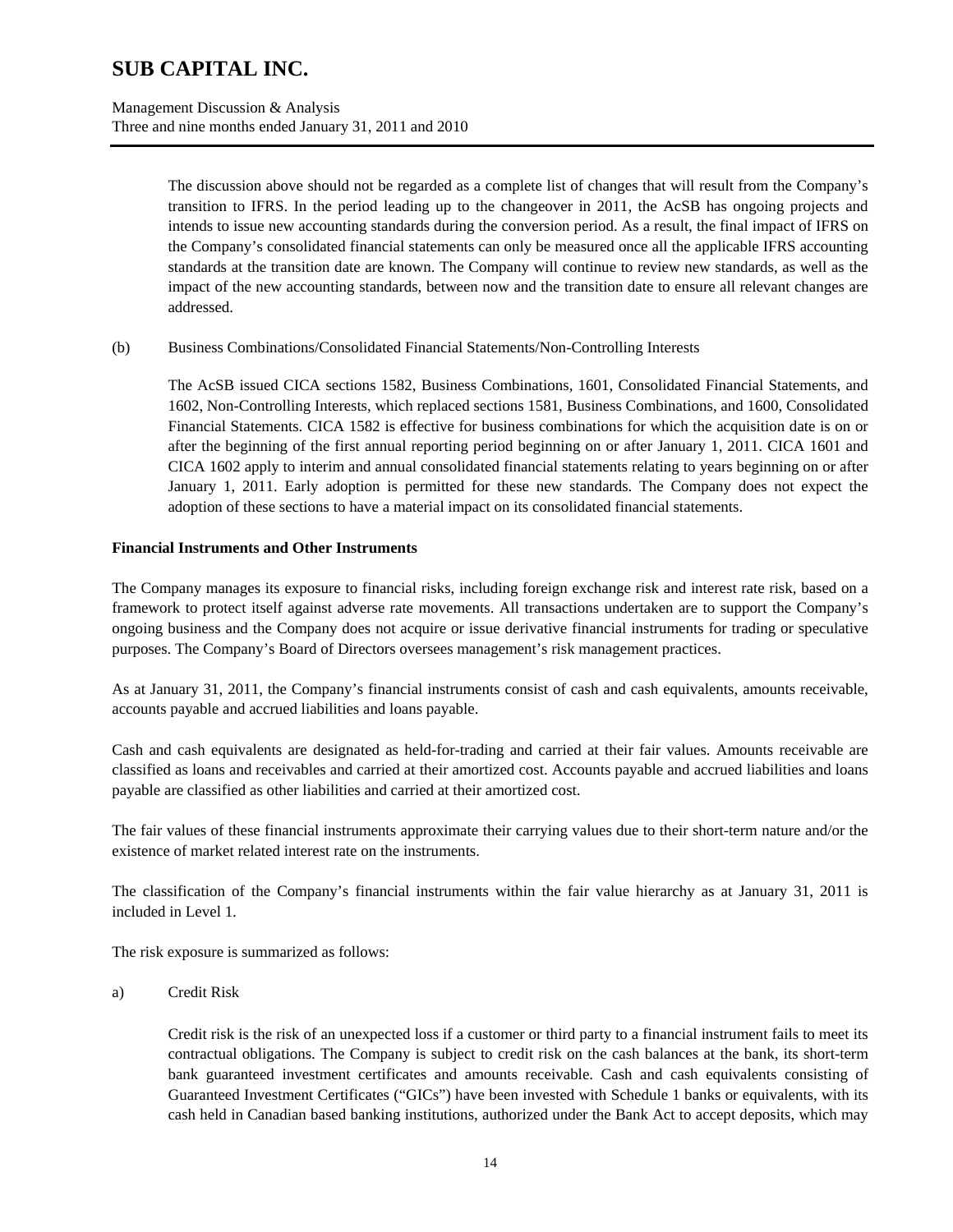be eligible for deposit insurance provided by the Canadian Deposit Insurance Corporation. The amounts receivable consist primarily of harmonized sales tax recoverable of \$33,020 and interest receivable of \$661.

b) Liquidity Risk

The Company's approach to managing liquidity is to ensure that it will have sufficient liquidity to settle obligations and liabilities when due. As at January 31, 2011, the Company had cash and cash equivalents of \$256,923 to settle current liabilities of \$136,540 which consist of accounts payable that are considered short term and settled within 30 days and interest bearing loans which shall be repaid on or before August 31, 2011. The Company believes that it has sufficient capital and additional financing will be available to meet its requirements for the next twelve months.

- c) Market Risk
	- (i) Interest Rate Risk

Interest rate risk is the risk that the fair value or future cash flows of a financial instrument will fluctuate because of changes in market interest rates.

The Company's cash and cash equivalents attract interest at floating rates and have maturities of 90 days or less. The Company's short-term investment is invested in GICs with greater than 90 day terms but not greater than one year. These GICs have a fixed interest rate for the term of the deposit. The interest on cash and GICs is typical of Canadian banking rates, which are low at present and the conservative investment strategy mitigates the risk of deterioration to the investment. A change of 100 basis points in the interest rates would not be material to the financial statements.

(ii) Commodity Price Risk

Commodity price risk is the risk of financial loss resulting from movements in the price of the Company's commodity inputs and outputs. The Company's risk relates primarily to the expected output to be produced at its resource property described in Note 7 of the financial statements of which production is not expected in the near future.

#### **Changes in Internal Control over Financial Reporting**

There have been no changes in the Company's internal control over financial reporting or any other factors during the period ended January 31, 2011, that have materially affected, or are reasonably likely to materially affect the Company's internal control over financial reporting.

#### **Summary of Outstanding Share Data**

Authorized and issued common shares:

(a) Authorized:

Unlimited number of common shares without par value.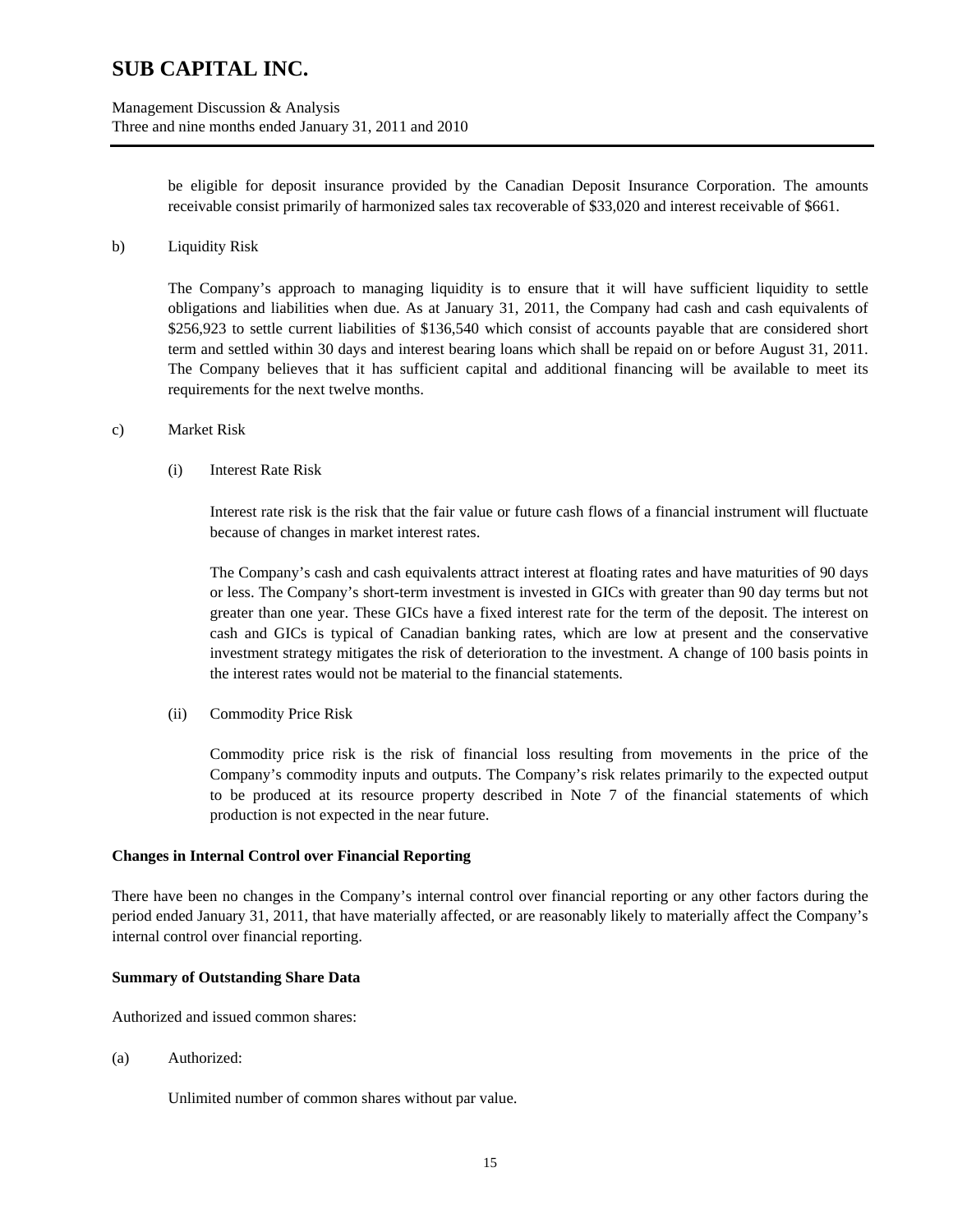## Management Discussion & Analysis Three and nine months ended January 31, 2011 and 2010

## (b) Issued and fully paid:

|                               | Number of Shares | Amount          |
|-------------------------------|------------------|-----------------|
| Balance, April 30, 2009       | 3,118,498        | \$<br>3,553,483 |
| Common shares issued for cash | 6,011,078        | 540,997         |
| Finder's fees                 | 489,463          | 44.051          |
| Share issue costs             |                  | (71,051)        |
| Balance, April 30, 2010       | 9,619,039        | 4,067,480       |
| Common shares issued for cash | 805,001          | 72,450          |
| Finder's fees                 | 80,500           | 7.245           |
| Share issue costs             |                  | (19, 147)       |
| Cancellation of escrow shares | (109, 245)       | (42, 931)       |
| Exercise of warrants          | 369,000          | 46,125          |
| Balance, March 22, 2011       | 10,764,295       | 4, 131, 222     |

## (c) Stock options:

As of March 22, 2011, the following stock options were outstanding:

| Number of options        | Exercise price | Expiry date        | Exercisable |
|--------------------------|----------------|--------------------|-------------|
| $311,000^{(1)}$          | \$0.135        | February 18, 2015  | 311,000     |
| $600,000$ <sup>(1)</sup> | \$0.125        | April 7, 2015      | 600,000     |
| 136,000                  | \$0.220        | September 23, 2020 | 136,000     |
| 1,047,000                |                |                    | 1,047,000   |

 $(1)$  Of these options, 120,000 and 140,000 are held in escrow respectively.

## (d) Warrants:

 $\overline{\phantom{0}}$ 

As of March 22, 2011, the following warrants were outstanding:

| Number of warrants       | Exercise price | Expiry date       |
|--------------------------|----------------|-------------------|
| 125,000                  | \$2.000        | January 12, 2012  |
| 916,666                  | \$1.500        | May 9, 2012       |
| 343,686                  | \$1.000        | December 12, 2012 |
| 5,642,078 <sup>(1)</sup> | \$0.125        | April 28, 2011    |
| 805,001                  | \$0.125        | May 27, 2011      |
| 7,832,431                |                |                   |

 $(1)$  Of these warrants, 1,036,444 are held in escrow.